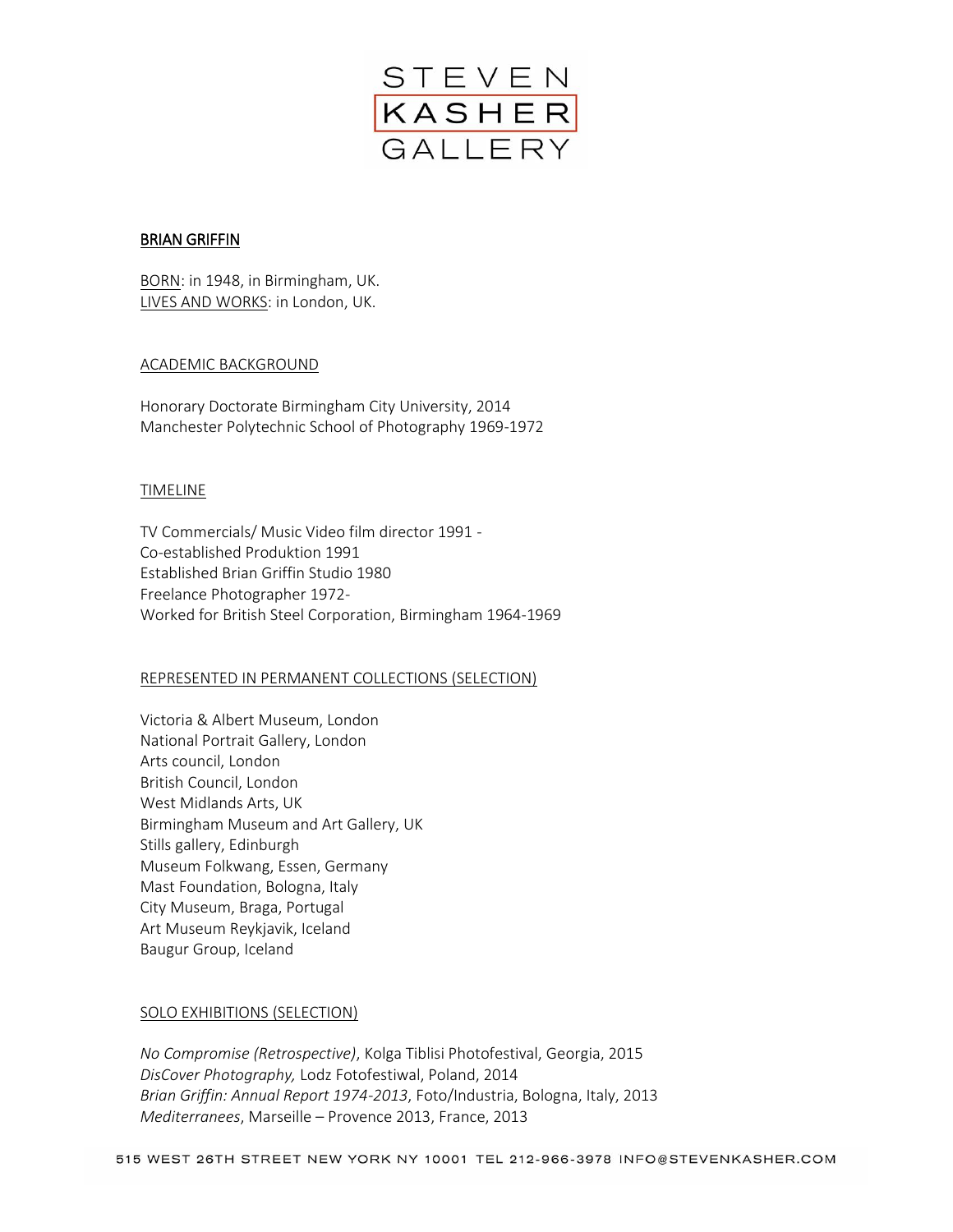

*Still Waters*, Museum and Art Gallery, Derby, UK, 2013 *Welcome to Hofn*, Hofn, Iceland, 2012 *The Back Country*, Arles-Beijing 2012, Beijing, China. *The Black Country*, New Art Gallery Walsall, UK, 2011 *The Black Country*, College des Bernardins, Paris, 2010 *Face to Face: A Retrospective*, Birmingham, UK, 2010 One Man Show, Les Rencontres d'Arles, Arles, France 2009 One Man Show, England & Co Gallery, London, UK, 2008 One Man Show, Ardenandanstruther Gallery, Petworth, UK, 2008 One Man Show, University of Falmouth, UK, 2008 *TeamPhoto*, St. Pancras, London, UK, 2007 *The Water People*, Reykjavik, Iceland, 2006 *The Trip, One man show*, German Gymnasium, London, 2005 *Influences (Retrospective)*, Art Museum, Reyjkavik, Iceland, 2005 Gallery at Sketch, London, 2004 Forum Stadt Park, Graz, Austria, 1990 Perspektief, Rotterdam, 1990 Hippolyte Gallery, Helsinki, 1990 Pokjoinen Valokuvakeskus, Finland, 1990 Fotografiskt Galleri, Stockholm, 1990 *Photographer of the Decade*, Poseurs, Birmingham, 1990 2nd encontros da imagem, Braga, Portugal, 1988 *WORK*, National Portrait Gallery,London, 1988 *WORK,* Stills Gallery, Edinburgh International Festival, 1988 Galeria Artu \$al, Barcelona, 1988 Pendle Photographic Gallery, Nelson, UK, 1988 Picture House, Leicester, UK, 1988 Impressions Gallery, York UK, 1988 Brewery Arts Centre, Kendal UK, 1988 Visage Gallery, Chester UK, 1988 De Moor, Amsterdam, 1987 *Portraits*, Cite Des Photographes, Les Rencontres d'Arles, Arles, France, 1987 *Augenweide*, Olympus Gallery, Hamburg,Germany, 1986 *Razzle Dazzle Pop*, ICA London, 1984 *Brian Griffin*, Olympus Gallery, Tokyo, 1984 *Auras*, Olympus Gallery, London, 1983 *Brian Griffin*, Manchester Polytechnic, 1983 *Brian Griffin*, Savile Club, London, 1983 Foto Factory, Sweden, 1982 IKON Gallery, Birmingham, 1982 International Foto Festival, Malmo, Sweden, 1982 Galerie Viviane Esders, Paris, 1982 Open Eye Gallery, Liverpool, 1982 *Rock 'n' Roll and The Office*, Contrast Gallery, London, 1981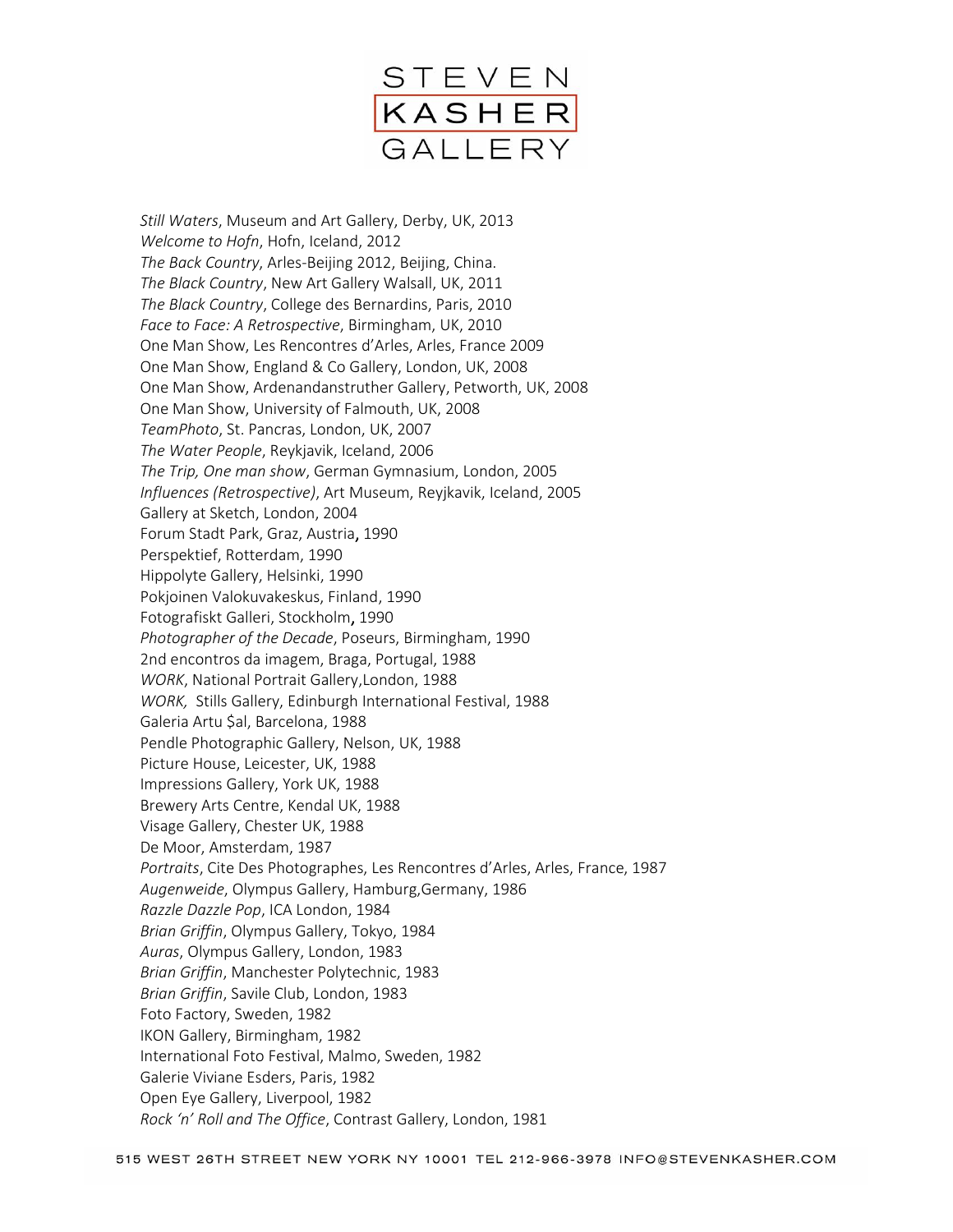

#### GROUP EXHIBITIONS (SELECTION)

*Entre Margens*, Porto, Portugal, 2013 *Reference Works*, New Library of Birmingham, UK, 2013 *Photo 50*, International Art Fair, London, 2013 *Road to 2012*, National Portrait Gallery, London, 2010 *No Such Thing As Society*, Aberystwyth Arts Centre, Wales, 2008 *Madame la Presidente*, Les Rencontres d'Arles, Arles, France, 2007 *Between Today and Yesterday*, Turnpike Gallery, Leigh, UK, 2007 *A Question of Identity: Self-Portrait Photographs 1850-2000*, National Portrait Gallery, London, 2005 *Aspects of Architecture*, Graves Art Gallery, Sheffield, UK, 2004 *Time Out Portraits*, Tom Blau Gallery, London, 2004 *Circling the Square*, National Portrait Gallery, London, 2003 *Collecting photographs*, Focus Gallery, London, 2003 *Le Cheveu*, L'Espace Gallery. Montreal, Canada, 2003 *People and The City: A Cultural Portrait of Birmingham*, Birmingham Art Gallery and Museum, UK, 2003 *Seeing Things: Photographing Objects 1850-2001*, Victoria and Albert Museum, London, 2002 *Meet*, Chamber of Pop culture, London, 1999 *UNDER/EXPOSED*, Stockholm, 1998 *Beyond The Portrait*, Derby City Museum, UK, 1992 *Interarte*, Visor Centre Fotografic, Valencia, Spain, 1988 *150 Years of Photography*, Manes Hall, Prague, 1988 *Through The Looking Glass*, Barbican Art Gallery, London, 1988 *Towards A Bigger Picture*, Victoria & Albert Museum, London, 1988 *Kodachrome Classics*, Photokina, Cologne, Germany, 1988 *Createurs d'Images Createurs de Mode*, Musee des Arts de la Mode, Paris, 1988 Tate Gallery, Liverpool UK, 1988 Norwich Arts Centre UK, 1988 Foto Biennale, Enschede, The Netherlands, 1988 XYZ Fotografie, Ghent, Belgium, 1988 IF sas, Milan, Italy, 1988 Fotografia Oltre, Chiasso, Switzerland, 1988 Galeria de l'Ancienne Poste, Calais, France, 1988 3rd Foto Biennale, Vigo, Spain, 1988 *78:33:CD*, The Gallery Downstairs, Burnley, Lancashire, UK, 1987 *Disc Cover: The Art of the Record Sleeve*, City of Edinburgh Art Gallery, Edinburgh, 1986 *Contrariwise: Surrealism and Britain, 1930-1986*, Glynn Vivian Gallery, Swansea, Wales, 1986 *Cricket and Modern Art*, Art Gallery, Scarborough, UK, 1986 *50 Years of Modern Colour Photography*, Photokina, Cologne, Germany, 1986 *European Portrait Photography*, Foto Galerij, Antwerp, Belgium, 1986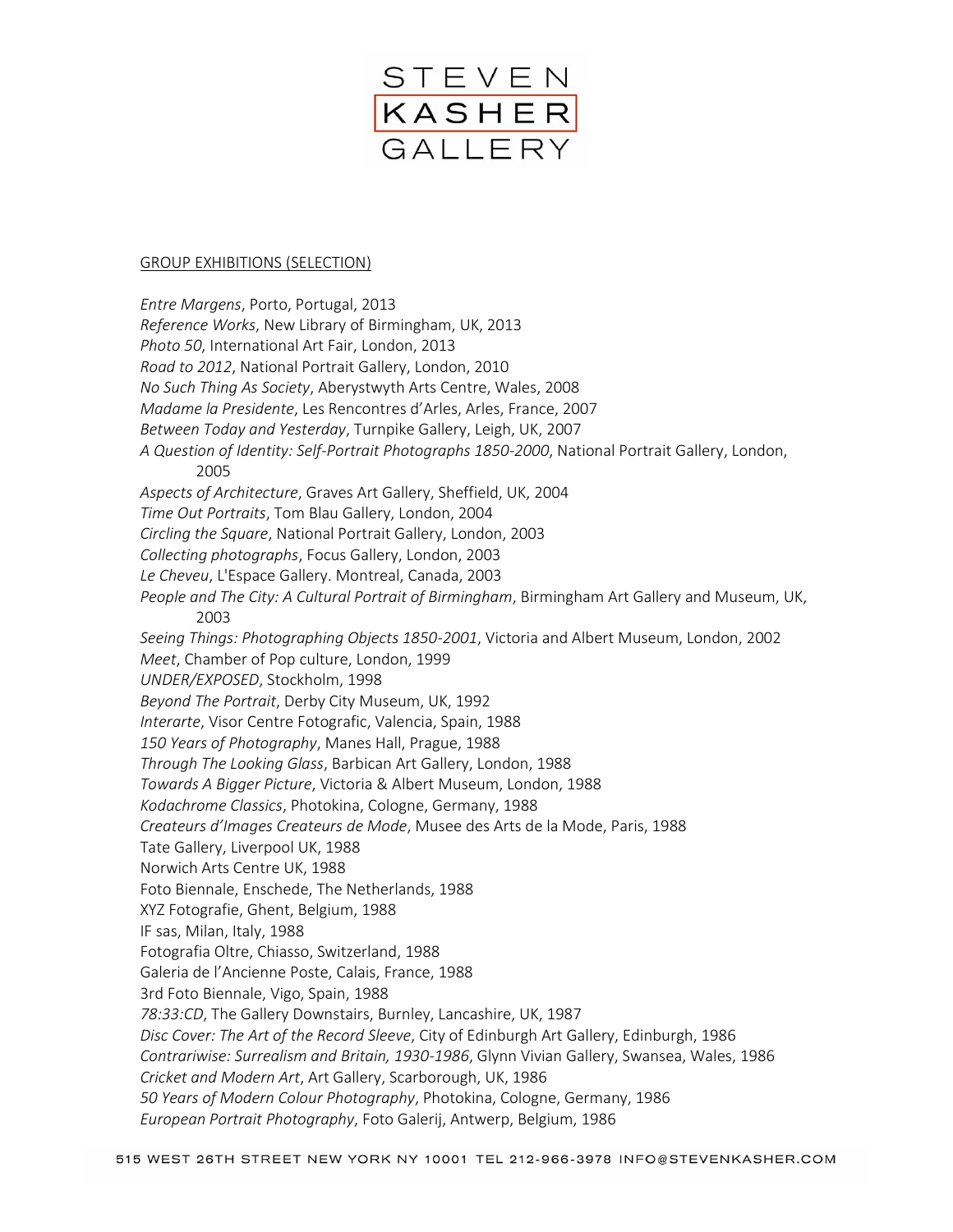

*20 For Today*, National Portrait Gallery, London, 1986 *British Contemporary Photography: Coming of Age*, Houston Foto Festival, Texas, 1986 *Human Interest*: *Fifty Years of British Art About People*, Cornerhouse, Manchester, 1985 *London at Night*, The Photographers' Gallery, London, 1983 *Lichtbildnisse - Das Porträt in der Fotografie*, Rheinisches Landesmuseum, Bonn, 1982 *Contemporary British Photographers*, Massachusetts Institute of Technology, Cambridge, 1982 *Half a Dozen Photographers*, Stafford Art Gallery, UK, 1981 Photogallery, St Leonard's on Sea, 1979 *Three Perspectives*, Hayward Gallery, London, 1979 *Portraits Of Our Time*, The Photographers' Gallery, London, 1978 *Young British Photographers*, Museum of Modern Art, Oxford, 1975

# BOOKS

*Himmelstrasse*, Brown Editions, 2015 *The Black Kingdom*, Dewi Lewis Publishing, 2013 *Business as Usual*, Editions Bessard, 2013 *Still Waters*, Derby Museum and Art Gallery, 2013 *Face to Face*, Birmingham Library, 2010 *Team*, LCR, 2007 *The White Glove*, Self-Published, 2006 *Loaf of White Bread*, Self-Published, 2006 *Baugur The Movie*, Baugur Group, 2006 *The Water People*, Self-Published, 2005 *Brian Griffin Influences*, Self-Published, 2005 *Film Stills*, Self-Published, 2000 *Work*, Central Books Ltd (Self-Published), 1989 *Portraits*, Second Edition, Self-Published, 1988 *Portraits*, Self-Published, 1987 *Open*, Self-Published, 1986 *Power,* paperback, Travelling Light, 1984 *Auras*, Olympus Gallery, 1983 *Y* (with Barney Bubbles), Self-Published Paper, 1983 *Power*, Travelling Light, 1981 *Brian Griffin Copyright* (with Barney Bubbles), Self-Published, 1978

#### SELECTED INTERVIEWS AND ARTICLES

AF (Spain); Anglia TV; Art; ArtLine; Atlantica; BBC Radio 1 My Top Ten; BBC Radio 4 Kaleidoscope; BBC TV Newsnight; British Journal of Photography; Camera Work; City Limits; Clichés; Connaissance des Arts; Creative Camera; The Daily Telegraph; Diorama; Domus; El Pais; El Temps; European Photography; The Face; Foto (Netherlands); Foto Vision; The Guardian; Image; Images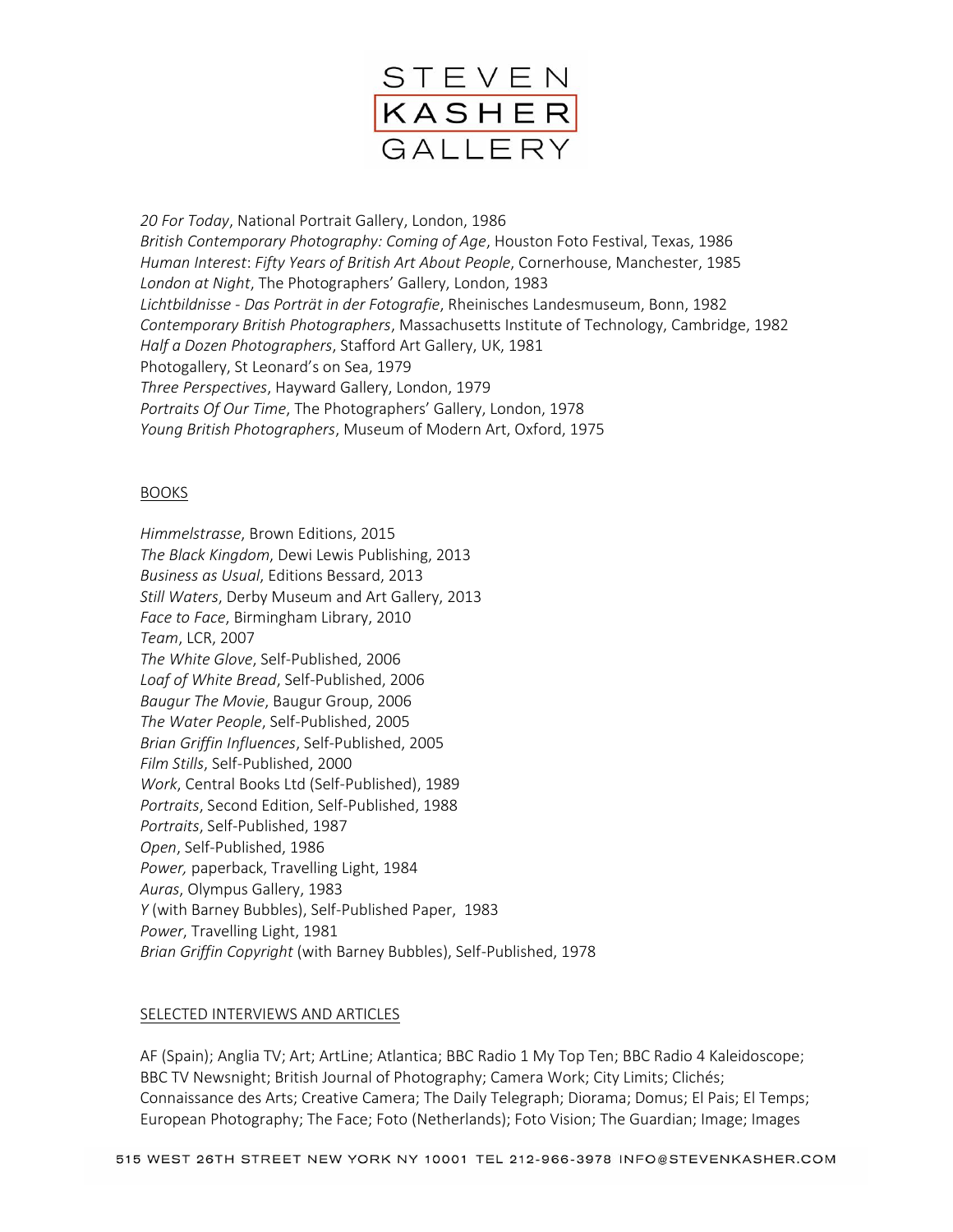

Magazine; Le Monde; Liberation; Life (USA); Morgan Post; Paris Match; Photoreporter; Popular Photography (USA); Sunday Times Magazine; Ten:8; Thames TV 01 For London; Time Out; US Camera; Valencian.

# PHOTOGRAPHY AWARDS/HONORS

'Centenary Medal' from the Royal Photographic Society, 2013 'Best Photographic book in the world', Primavera Fotografica, Barcelona, 1990 (for WORK) 'Most Outstanding Award for Photography in a Book', D & AD, 1989 (for WORK) 'Most Outstanding Award for Promotional Magazine', D & AD, 1988 (for Broadgate) 'Most Outstanding Award for Self-Promotional Item', D & AD, 1988 (for Portraits) The Art Directors' Club, 2nd International Exhibition – Merit, 1988 (for Portraits) Granted the 'Freedom of the City' during the Photo Festival *Les Rencontres d'Arles*, Arles, France, 1987

Mead Annual Report Show - 'Commendation for Photography', 1985 (Hewlett Packard) 'Most Outstanding Award for Photography', D & AD, 1984 (A Broken Frame/Depeche Mode)

### COMMISIONED PHOTOGRAPHIC WORK (SELECTED CLIENTS)

#### Music Industry

British Murder Boys; Kate Bush; Elvis Costello and The Attractions; Depeche Mode; Devo; Echo and The Bunnymen; Peter Gabriel; Billy Idol; Joe Jackson; King Sunny Ade; Sir Paul McCartney; Mogwai; Pan Sonic; Panasonic; Pole; Iggy Pop; Psychedelic Furs; REM; Simple Minds; Siouxsie and The Banshees; Sly 'n' Robbie; Ringo Starr; Sting; Tindersticks; Throbbing Gristle.

#### Advertising

Audi; Beefeater Gin; BMW; British Airways; British Rail; Courreges; Coutts & Co.; Credit Agricole; Ford Cars; Hewlett Packard; Hyatt Hotels; Ilford Film; International Wool Secretariat; KHD Deutz; Kodak; Levi Jeans; Lloyds Bank; London & Continental Railways; Marriott Hotels; Nike; Nissan; Olympus Cameras; P & O; Range Rover; Service Municipale; Sony; Smirnoff Vodka; Wrangler Jeans.

#### Magazines

Arena Homme +; Broadgate; Comme des Garçons, SIX; Details; Esquire; The Face; GQ; GQ Italy; ID; Interview; Management Today; The Observer Magazine; Six; Spoon; Sunday Times Magazine; Time Out; The Times; L'uomo Vogue.

#### Annual Reports

ASDA; Baugur; CE Health; Coutts; Herbert Smith Solicitors; Hewlett Packard 1984 & 1988; Hewlett Packard Germany; London & Metropolitan; Lynwood Scientific; Metestates; National Freight Consortium; Reykavik Energy; Summit; TSB.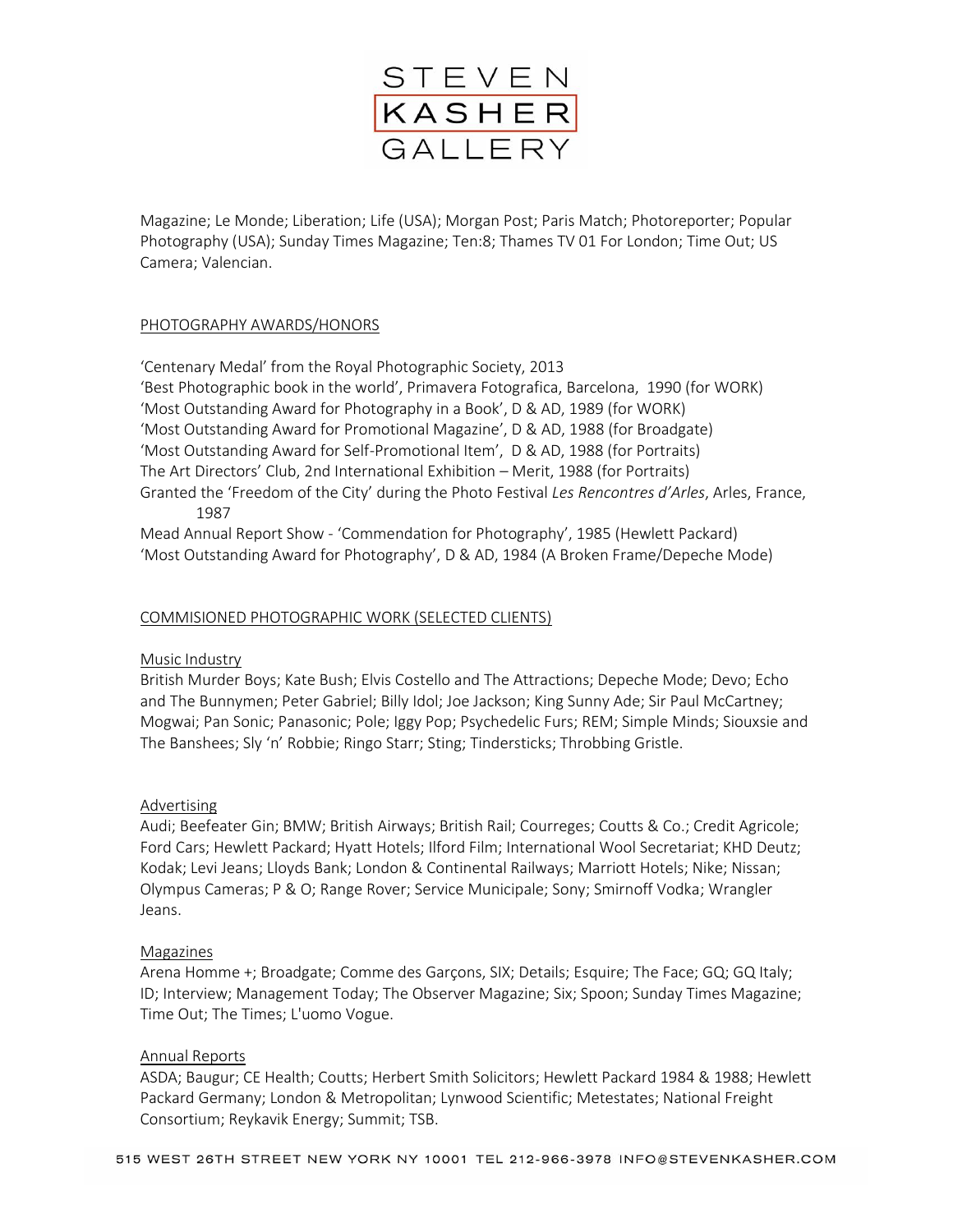

### MOTION PICTURE PRODUCTIONS AND AWARDS

### Films

Film documentary for, and of, Sir Paul McCartney, 2004 *Bluetown*, 2000-2003 Feature film; written and directed. *The Curl*, 1996 Short; written, photographed and directed. *Claustrofoamia*, 1994 Short; written and directed.

### TV. Commercials (Selection)

Access (Red Dress) GGT; Audi (Tunnel) BBH; BMW (Fate A + B), Jung von Matt; British Legion (PoppyAppeal) DFSD; Forte (For the World) Saatchi & Saatchi; British Airways (Dog, Cowboy), M & C Saatchi; Fuji Film (Fairground) Saatchi & Saatchi; BMW, Japan (Blind Spot); Coca Cola, USA (Summertime, Cooler); FIAT, Italy, Leo Burnett; IKEA, Germany (The Big Idea, Life In Reverse); Kodak, Italy, Leo Burnett; McEwans Lager (Rooms) CDP; Murphy's Bitter (Winter Wonderland) BBH; Nissan (Journey) TBWA; Nissan (All or Nothing) TBWA; Roche Macaulay & Ptnrs; Sanatogen (Coal) WCRS; Tchibo (Privat Kaffee) Scholz & Friends; Tesco (False Economy) LHS; TGIF (Waiter) McCann Erickson.

# Music Video (Selection)

Elvis Costello & The Attractions: "Sulky Girl" Depeche Mode: "Only When I Lose Myself" Echo & The Bunneymen: "Killing Moon" Lodestar: "Down In The Mud" Mogwai: "Xmas Steps / Stanley Kubrick" Pan Sonic featuring Alan Vega: "Endless" Panasonic: "Urania" Vent 414: "Life Before You"

# Awards

Winner of 'Golden Monkey Award' for Best Film, Mons International Short Film festival, 1995 (for *CLAUSTROFOAMIA*, 1994)

'Certificate of Merit', The Chicago International Film Festival, 1995 (for *CLAUSTROFOAMIA*, 1994) Creative Circle - Best Director, 1992 (for Forte (For the World) Saatchi & Saatchi) 'Best Commercial of the Year', BAFTA Academy Awards, 1992 (Forte/Saatchi & Saatchi)

# AUDIO VISUAL PERFORMANCES

Les Rencontres d'Arles, Arles, France, 2009 One man show, England Gallery, London, 2008 National Gallery , Edinburgh, Scotland, 2007 National Portrait Gallery, London, 2004